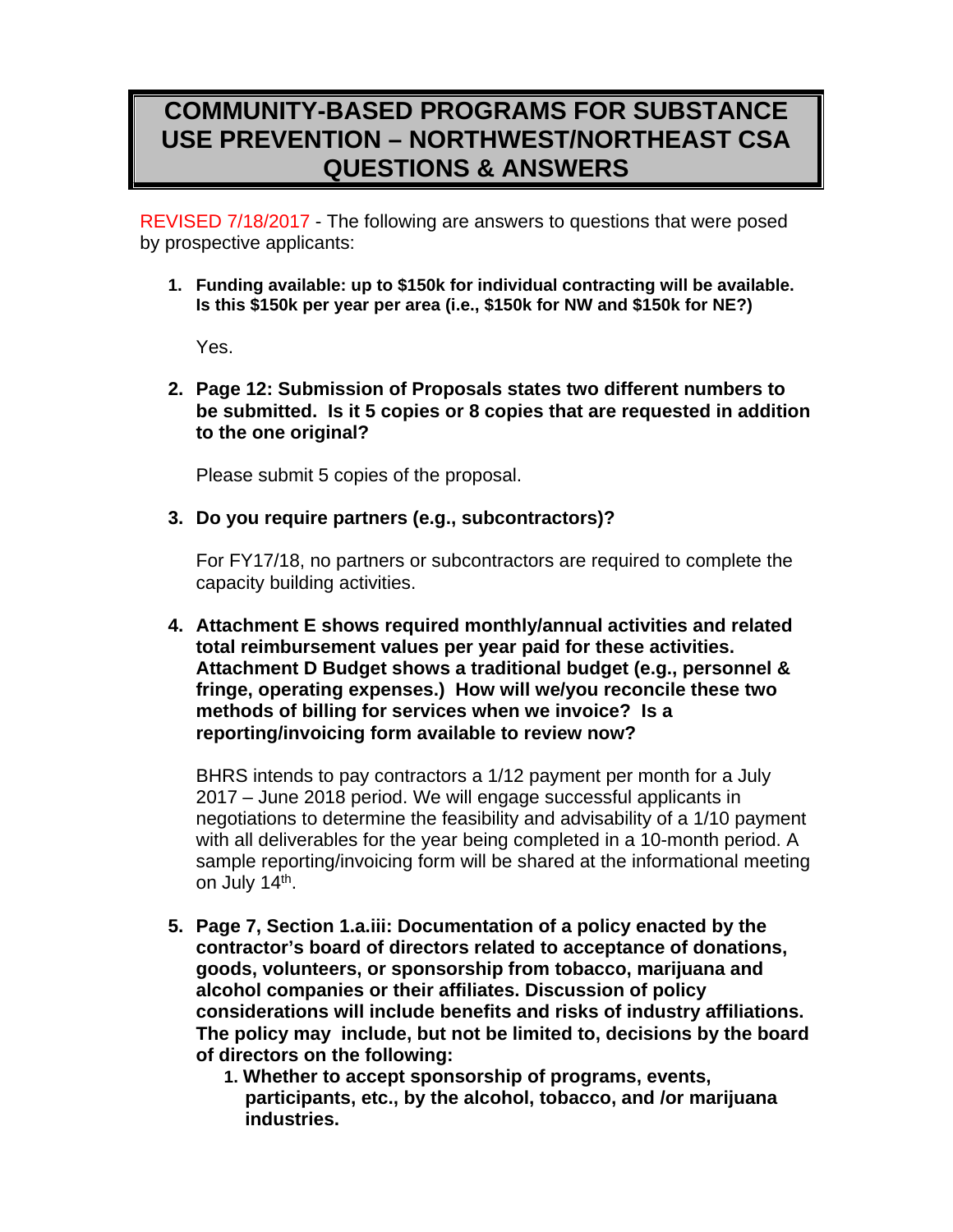- **2. Allowable donations and in kind goods from alcohol, tobacco and/or marijuana industries.**
- **3. Alcohol, tobacco, and/or marijuana industry partnership through staff volunteer activities.**

**Question: In order to better understand the type of policy the County is asking for, can you please provide a sample such policy or clearly outline the County's required components necessary to include in said policy?** 

As part of the Training Academy during FY 2017-18, contractors will receive training on the sponsorship activity. Template language will be available during that training.

- **6. Required Annual Activities, A3. Board policy decision on ATOD industry sponsorship (\$2,000 for policy development only, \$3,000 for board dialogue). Question: Can the County please clarify what is meant by \$2,000 for policy development only, \$3,000 for board dialogue.** 
	- a) **Policy Development** A copy of the drafted policy the board will discuss;
	- b) **\$3,000 for board dialogue**  Evidence that the Board had a discussion on the policy (agenda, board minutes with the Board decision)**.**

## **7. Required Annual Activities, A6. Organizational by**‐**laws language. Question: What is the required activity?**

Once the policy is discussed, the organization can choose to change its bylaws to include its decision on the sponsorship issue. This may or may not be appropriate based on the organization and how its bylaws are written.

**8. Required Annual Activities, A10. At least one staff member attend the statewide Cultural Competency training in July 2017. Question: July 2017 will have passed before the contract is awarded. How will the awarded contractor be expected to comply with this requirement?** 

This requirement was discussed, then added after a monthly Prevention Partnership all-county meeting. Any applicant who is part of the current monthly meeting structure knows about this requirement and negotiated how many people they intend to send to the training. Any applicant who is not currently part of the monthly meetings will not have this requirement included in their scope of work. A comparable alternate cultural competence training may be considered if needed.

**9. Required Annual Activities, A12. Submission of annual cultural competency plan by September 30, 2017. Question: Is this date**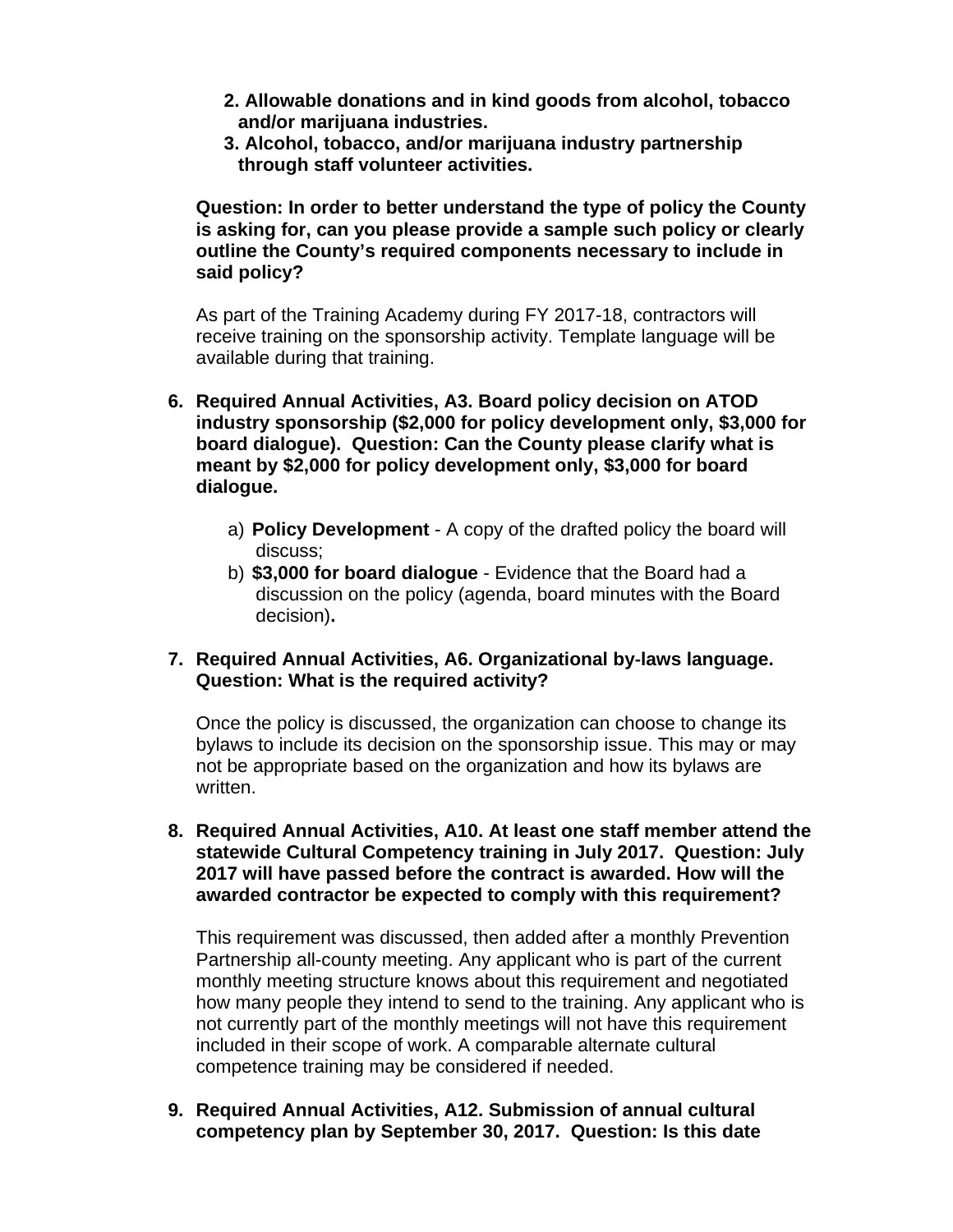**correct, or was that based on the assumption of attending the statewide cultural competency training in July 2017? Even so, there is no guarantee that the board will have voted, nor the program fully staffed by this date.** 

An annual cultural competency plan is required of all current BHRS contracts. If an applicant organization already has other contracts with BHRS, this requirement stands. Any applicant who is new to the BHRS contract system will negotiate an appropriate and reasonable timeline with BHRS.

**10. Required Annual Activities, A13.1. Option 1: Completion of site visit requirements with no corrective action plans (CAP) will pay full \$5,000; or A13.2 Option 2: If CAPs are needed, CAPs will be submitted within 30 days of receipt of site visit outcomes (pays \$2,500); AND completion of CAP activities within 60 days (or within timeline negotiated with contract monitor) pays \$2,500. Question: Please clarify who is paying whom in these scenarios. Without context it is unclear.** 

AOD staff will conduct an annual site visit to review contract compliance and progress of program activities. Overall, we place the value of the work related to the site visit at \$5,000. Because contractors are being paid on a monthly flat rate, the amounts here are the amounts BHRS will withhold should the contractor not meet the site visit requirements as stipulated.

**11. Page 14, Section D.1, Minimum Requirements, d. Board, or governing body, authorization letter included granting permission to submit the proposal; Question: Our agency has submitted such board authorization in the past, and received the approval of the County. However, in our most recent proposal to SMC BHRS, the same resolution was deemed insufficient. In order to ensure that we can be fully compliant, we request that the County please provide the specific language necessary to meet this requirement, or provide a template which proposers can use to fulfill this mandate.** 

A letter from your board should include specific language that states who has the authority to submit a response to a request for proposals, when that authority begins and when that authority ends. To simply state that the Executive Director has the authority to conduct normal company business is not sufficient.

**12. Page 16, Section V, Proposal Submission Requirements, number 4 states: "Has a claim of violation been made against you or your organization. How did you address the claims or violations?" Question: What kind of violation is the County asking about? Fire clearance violation? Contract violation? And how far back in time does the County want for such records? Or is the County requesting**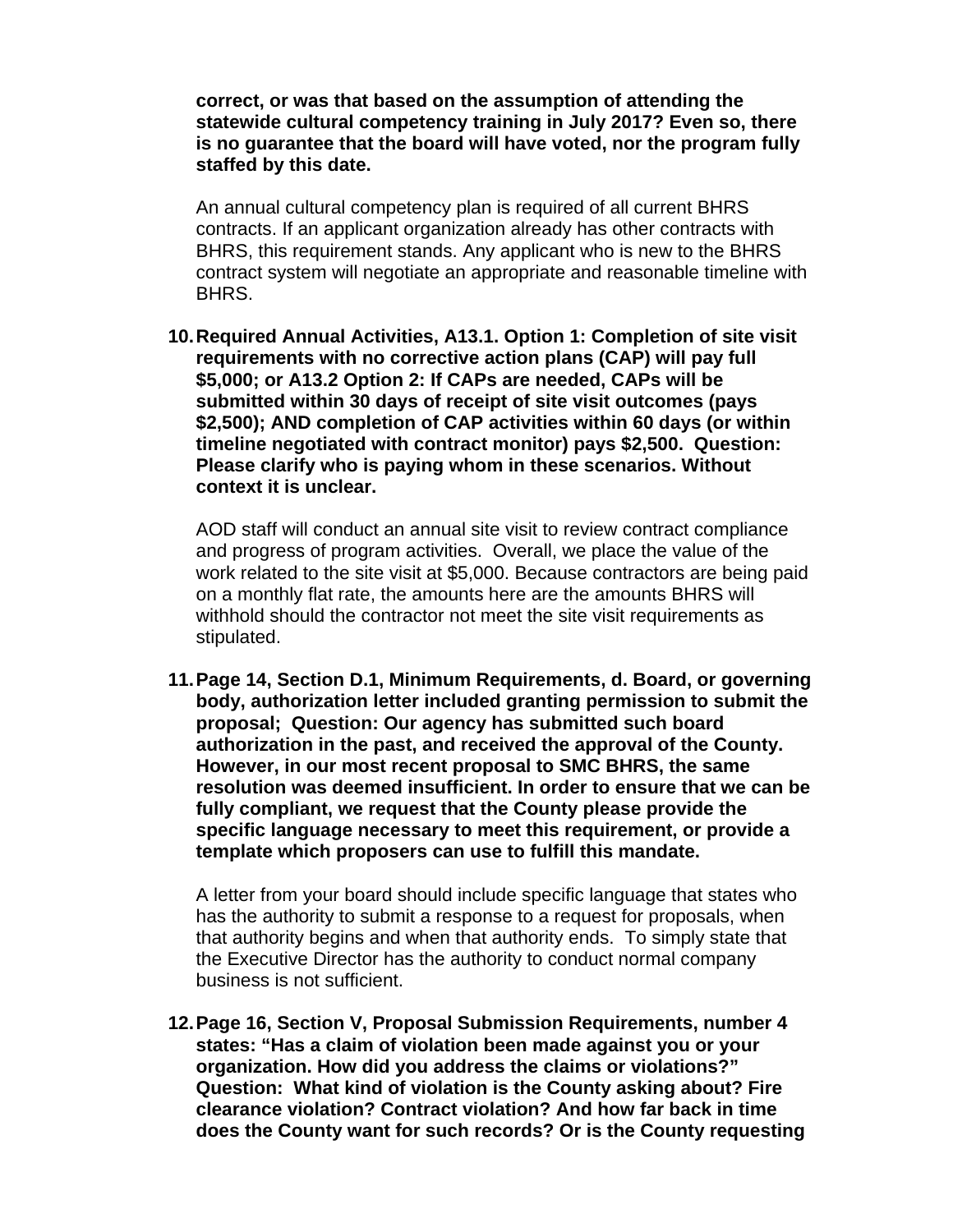**information on litigation the proposer is currently involved in (or for the past 'x'# of years) and how that is being handled (or was settled), which is similar in content to the following number, Requirement 5. Please clarify what specifically we should include in our answer to number 4, and within what timeframe.** 

We are more interested in claims or violations in which the health and well-being of our clients was compromised, if there was a misappropriation of funds, if there was fraud of any kind, or if there was a claim/violation in regards to an illegal activity. In addition, we are interested in any claims or violations that involve the services indicated in the RFP. We are not concerned about a fire clearance violation or other violations that may be the purview of a licensing organization such as the California Department of Community Care Licensing. Please go back 5 years in your report of claims or violations, and explain how you respond or address claims or violations when they are made.

#### **13. If a proposer is submitting for both regions, must they submit 2 separate proposals, or is one proposal, outlining both service areas, sufficient?**

Please submit two separate proposals so that each proposal is distinct. You may include the same information for each proposal.

#### **14. Question: Can the County please specify font type, font size, and line spacing for the narrative?**

12 point font, Times New Roman font, 1" margins, and 1.15 line spacing.

#### **15. Question: Can the County please provide Enclosures 5 and 6, so proposers can review requirements?**

The reference to Enclosures 5 & 6 should have been removed as they are not relevant to this RFP. Please disregard.

**16. Question: Can the County please tell us where in the RFP the required staffing structure is outlined, what qualifications are necessary, and where we should include qualifications in submitted responses, so that proposers can ensure compliance? There are currently no instructions about how or where to include staffing information (e.g. narrative?, org chart?, attachments?)** 

Because we are building capacity, we will take people with no current capacity to do AOD prevention and work with them through the Training Academy to build their capacity in the next year. Our staff and consultants will be working with contract staff to provide additional training and technical assistance as needed. Our expectation is that the staff who will be working on AOD prevention activities be the ones who are sent to the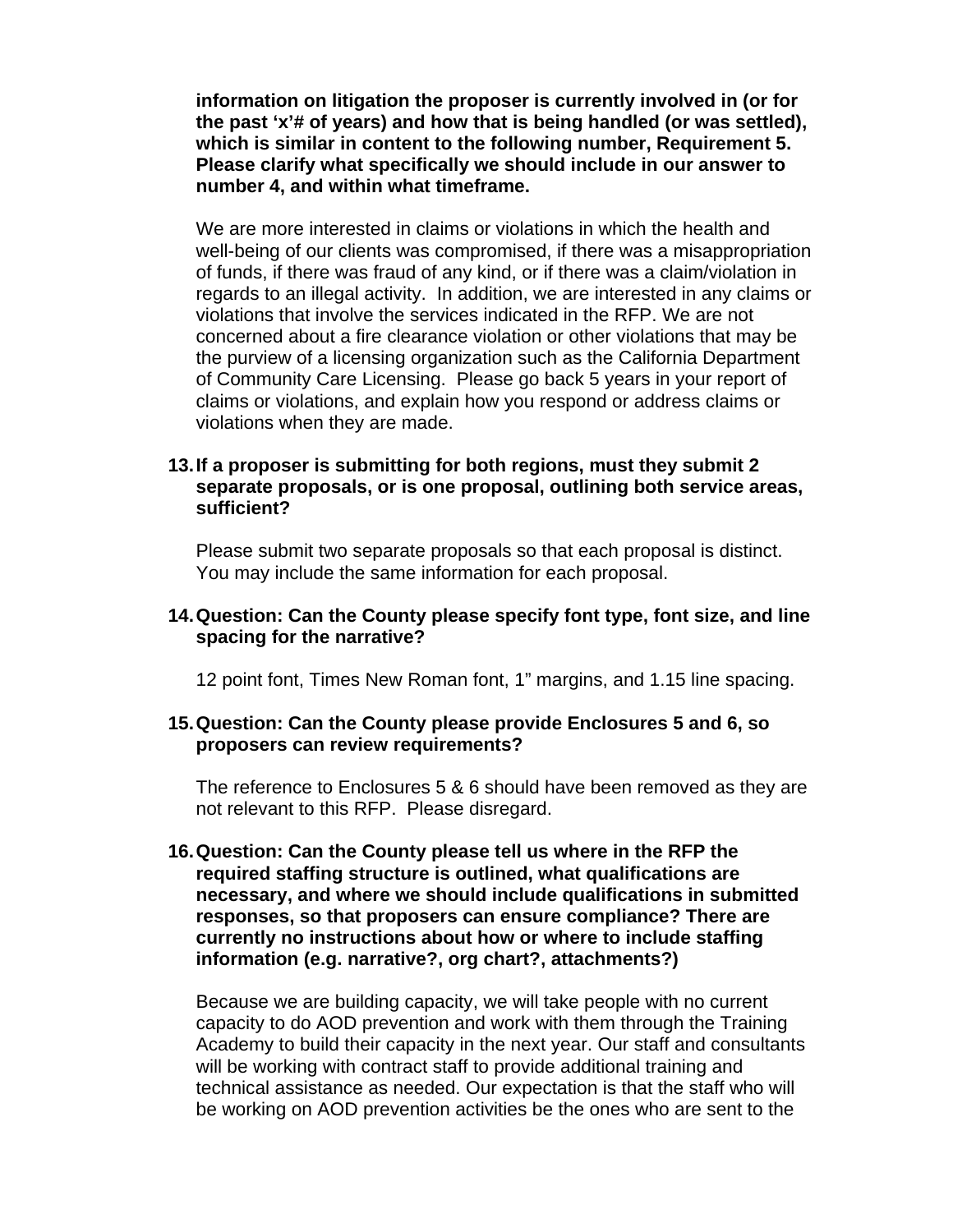Training Academies. Therefore, submission of a staffing structure is not required.

#### **17. Question: Can the county please tell us where the Cover Sheet should be included in the submitted proposal?**

The front.

**18. Can the County please indicate which Attachments are expected to be included in submitted proposals, and where they are supposed to be included?** 

Attachment A, B and E are reference materials to assist you in responding to the RFP.

Attachment C – Application Cover Sheet should be included at the front of your submission.

Attachment D – Budget should be included after you have responded to items 1-6 in Section V of the RFP.

**19. Question: Can the County please indicate where proposers are supposed to state intent to meet these deliverables? There is currently no place for proposers to address these deliverables in the narrative or by a required attachment.** 

Before you begin the **"**Experience and Statement of Qualifications section" to make sure that the statement is easily seen by reviewers.

**20. Question: Can the County please provide instructions on where program design should be included within Section V – Submission Requirements, so that proposers can describe program design and be evaluated appropriately?** 

For the purposes of the FY17/18 capacity building year, San Mateo County is prescribing the scope of work to be completed. No need to submit a program design.

**21. Question: If the County adds new questions/prompts for the narrative section to address this issue, please increase the page limit to account for the volume of new information we are required to provide in our narrative.** 

We encourage applicants to be succinct in their responses to the RFP. Please consider the page limit as BHRS's opinion on how much space we believe you need to be able to address the question we pose. You may consider providing some major examples rather than providing every single example. The only area where you should take additional pages are Section V, subsection 4 & 5.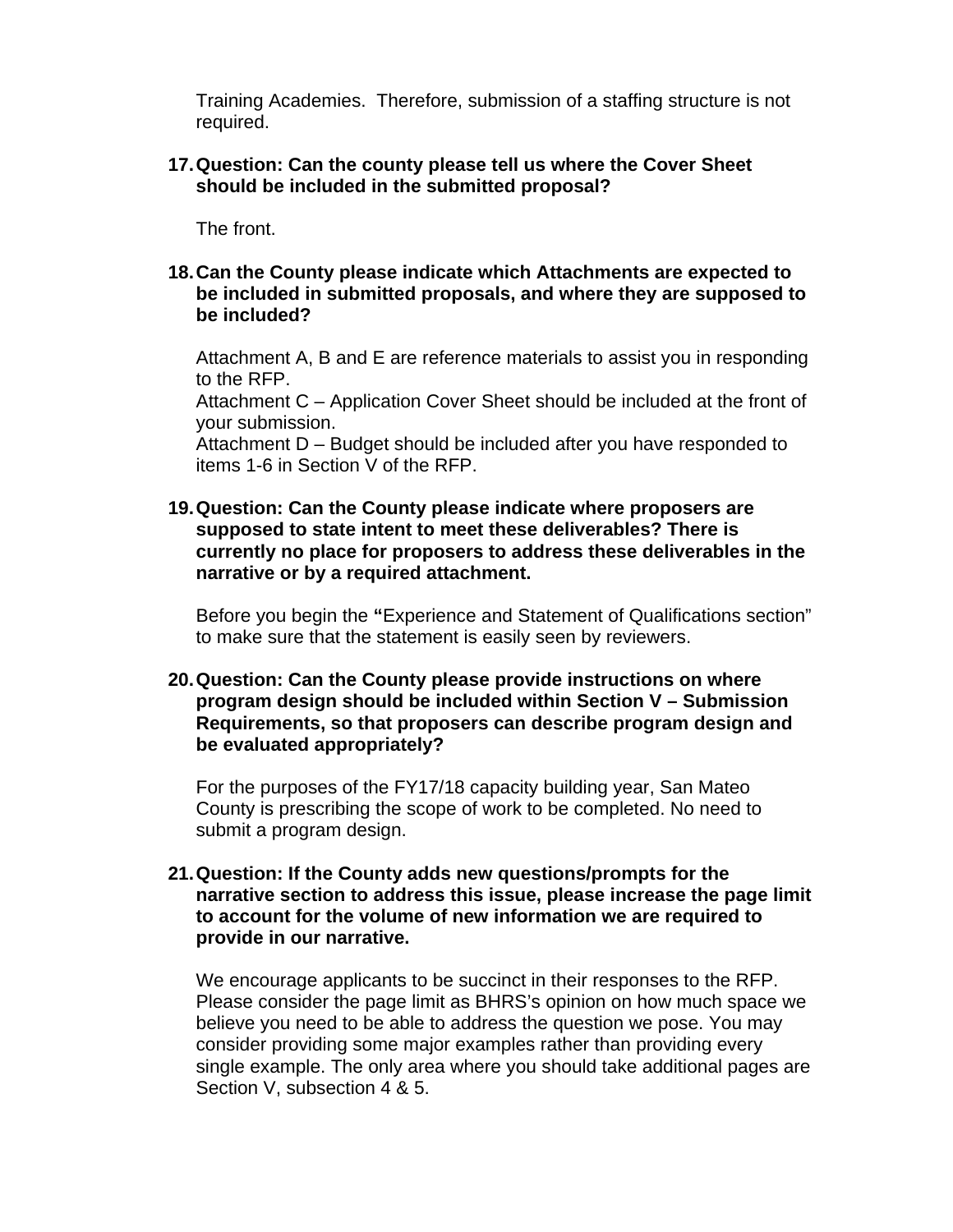#### **22. Question**: **Will the County please provide a single, clear and complete checklist of components that are required to be submitted in the proposal?**

Yes. Please review Enclosure 1 to this Q&A.

## **23. What is meant by "using alcohol drug industry dollars" in proposal?**

Please specify where this reference is located.

#### **24. Who is the coalition? Do we make our own coalition of teens or is there an existing one?**

People recruited by contract agencies. Each contract agency develops a coalition. New organizations may be able to collaborate with other existing groups in the community but are required to engage community members (coalitions) in the work.

#### **25. May we see a budget proposal that was adopted elsewhere in the County?**

The sample set of deliverables is a good example to use.

## **26. Are we limited to only utilizing resources that originate from San Mateo County?**

NO. San Mateo County utilizes information and resources from any and all appropriate sources in or out of San Mateo County.

#### **27. When and where is the state cultural competency training?**

There are trainings happening July 13-14 in Sacramento and August 3-4 in Long Beach. New contractors not able to attend the trainings can negotiate to attend an equivalent training or simply remove that deliverable from the contract.

#### **28. Is there an outline or template for the cultural competency plan?**

Contractors will be provided the required components of a cultural competency plan. Sample plans will also be made available.

#### **29. Do subcontractors need to live in San Mateo County?**

No. Contractors and subcontractors need to have the ability to work in San Mateo County. Ability can be demonstrated by previous work or connections with organizations that work in the county.

## **30. What data sources are available to identify and serve priority populations?**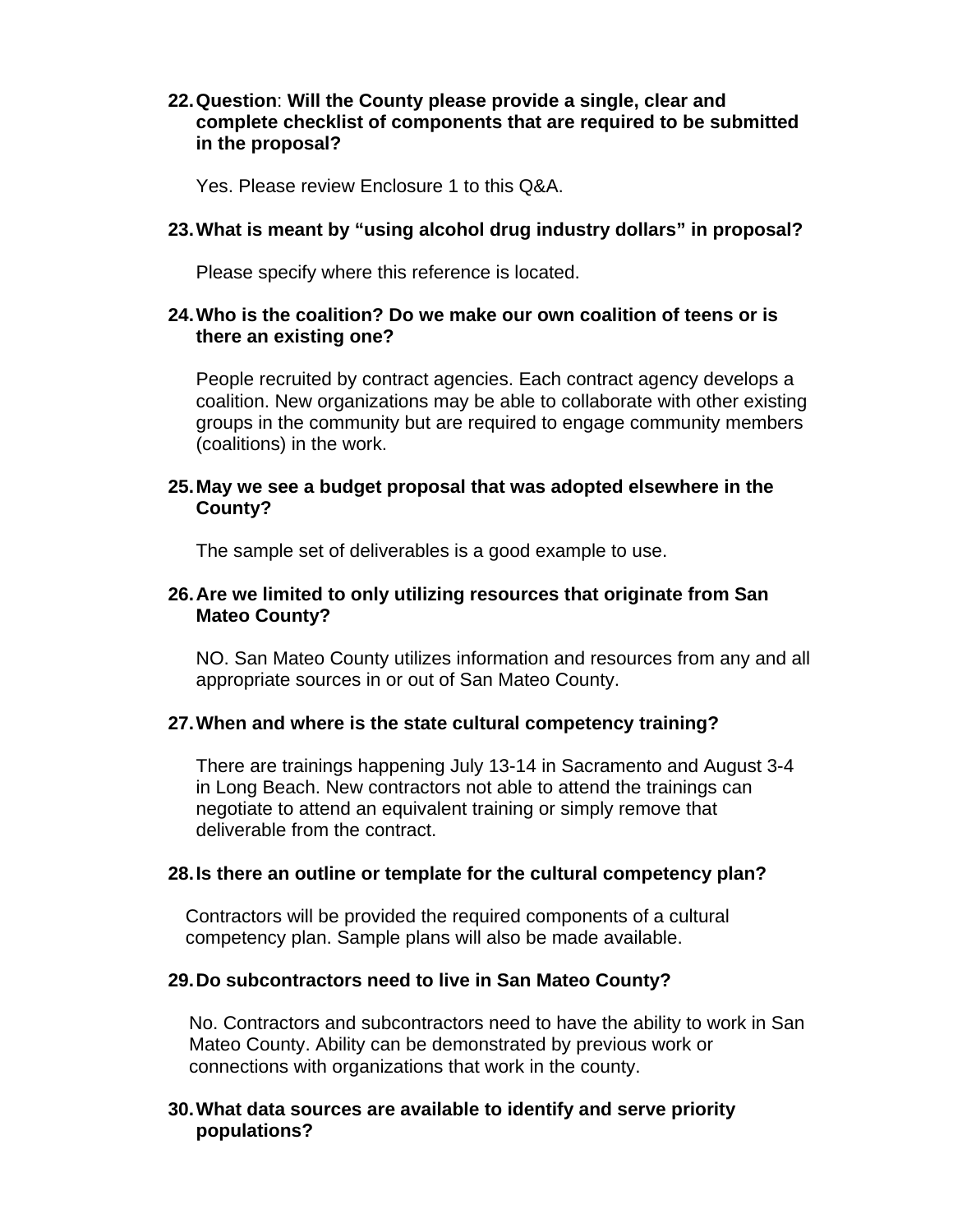Census data. Drug use reports. The state of California has a data portal that will provide data.

## **31. Must we incorporate all priority areas in Attachment B?**

No. Please focus on the deliverables tables provided in the RFP.

#### **32. Is there an established hourly rate paid to attend meetings and provide workshops?**

Please focus on the deliverables tables provided in the RFP.

## **33. Can we pay our media coordinator more than the Living Wage (\$14- \$17 an hour)?**

Yes.

## **34. Does creative material and processes belong to us the contractor?**

Any material that a contractor develops for the purposes of delivering services through a contract with San Mateo County is the property of San Mateo County. We are generous in allowing partner organizations in using materials they develop.

## **35. Are for-profit entities eligible to bid for this award?**

Yes.

## **36. Is the awardee expected to maintain an address in the identified Community Service Areas? If so, is one location that serves both CSAs acceptable?**

The ideal applicant will have a presence in the community or will partner with organizations in the community. Yes, one in one of the service areas would be acceptable.

## **37. Please define "sponsorship initiatives"**

An effort to educate community members, organizations, policymakers, etc. about the implications of partnering with or accepting donations/grants/support from ATOD industries on their ability to provide ATOD prevention services in the community.

## **38. How will the awardee access the database referenced? Is it a similar function to Avatar?**

Each awardee will be given access to the state database system and trained on how to input information into the system. Currently the system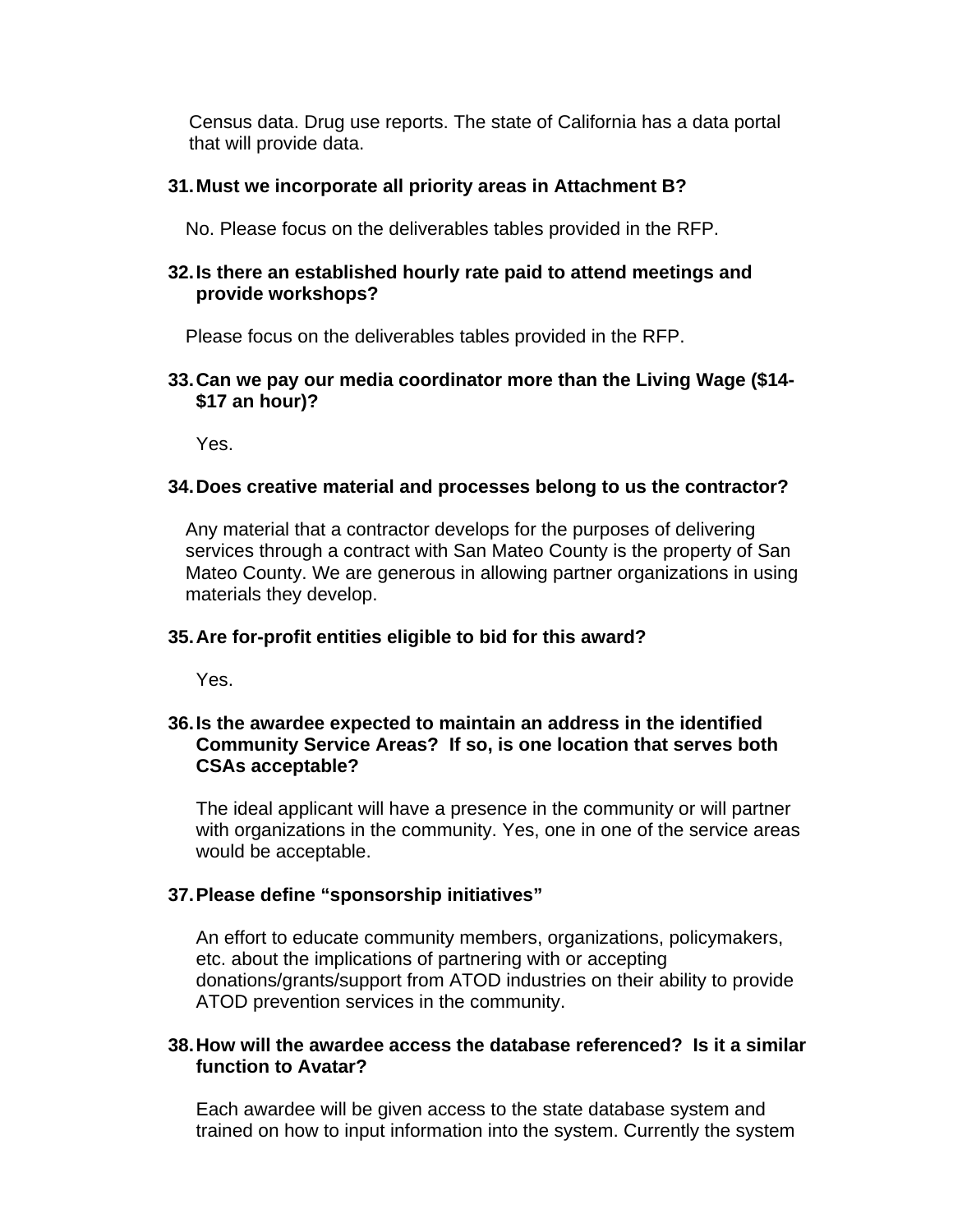is in transition and is expected to be online October 2017. Paper reports will be used until the new system is in place.

**39. Please clarify the requirement to attend "the statewide Cultural Competency training in July 2017". Are there preferred trainings for this, and will they be made available to bidders prior to the County's decision on the proposal?** 

Answered elsewhere.

**40. RFP states, "… tentatively to begin September 1, 2017 and end June 30, 2020; with an option to renew for two (2) additional year pending…" Is this stating that there are a potential of 4 years and 9 months total period of performance for this contract?** 

Yes.

**41. Can the county please clarify that the requirements of the County of San Mateo Living Wage Ordinance apply to any and all individuals providing services, administrative, Management or direct care are subject to the living wage or does the wage requirement apply only to those contractor employees providing services within the County boundaries?** 

The Living Wage Ordinance applies only to those employees that are included in the agency's budget for SMC-funded activities. In addition, the amount of funding received from SMC must constitute over 50% of the total revenue before the Living Wage Ordinance applies.

**42. Are for**‐**profit entities qualified to apply for this award? If so, will county accept a tax id number under the Agency Tax Status?** 

Yes.

**43. Are matching funds required for this award? What sources of matching funds are available?** 

Answered previously.

**44. Budget document includes a parenthetic reference of "( <10% of Personnel Costs)." Is this intended to exclude Fringe from the base of this calculation? Is there a document that demonstrates how the County arrived at a 10% limitation on a bidder's indirect rates?** 

Fringe benefits are part of the calculations for Personnel Costs.

**45. Budget – Can the County please provide examples of what they would expect to see in this category?**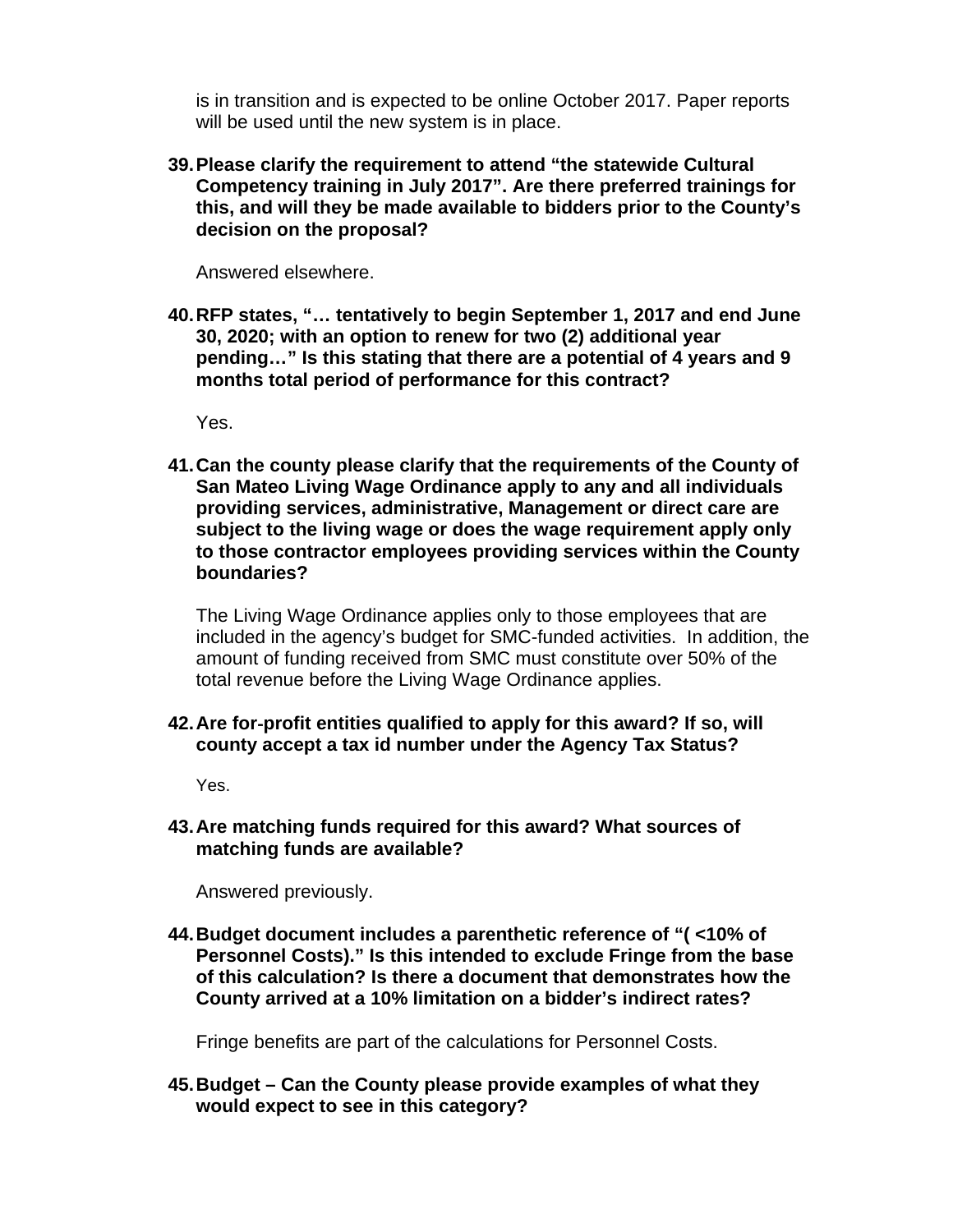The budget provides BHRS an indication of the applicant organization's perspective on what staffing and operating costs it anticipates will be needed to implement the program activities. BHRS intends to primarily focus on the required program deliverables and the costs associated with each activity. Once approved by DHCS, we intend to use the deliverablesbased accounting structure for budgeting purposes.

#### **46. Where would a provider include profit or other such pricing consideration?**

The deliverables and pricing structure in Section II.A.1.a.iv should be reviewed. Other pricing considerations can be discussed during contract negotiations.

#### **47. Is attendance at meetings and presence on social media on behalf of the contractor's organization or the County of San Mateo?**

Contractors represent their organizations in meetings and social media platforms.

#### **48. Is there a developed partnership distribution list?**

It is the responsibility of the contract agency to develop and maintain a partnership distribution list.

**49. The county has detailed required Monthly and Annual activities a bidder will be participating in, including a reimbursement rate. Is the bidder required to price their expected effort for these activities within their Attachment D Budget or is the Budget development centered on other activities, excluding the required activities, outlined in the requirements of the contract?** 

Contract activities and pricing are included in the Monthly and Annual activities section. The budget can reflect how the applicant organization intends to utilize those funds within a staffing/operations/etc. structure. Beyond what is found in Attachment E, additional activities/costs would need justification.

#### **50. Please confirm the dates for the term of the contract in Enclosure 1 "the term of this Agreement shall be from July 1, 2016 through June 30, 2017" will be updated upon award.**

Enclosure documents are for illustration purposes only so that applicants will know the contents of a contract with San Mateo County. The appropriate dates will be used and will be subject to contractor review for accuracy.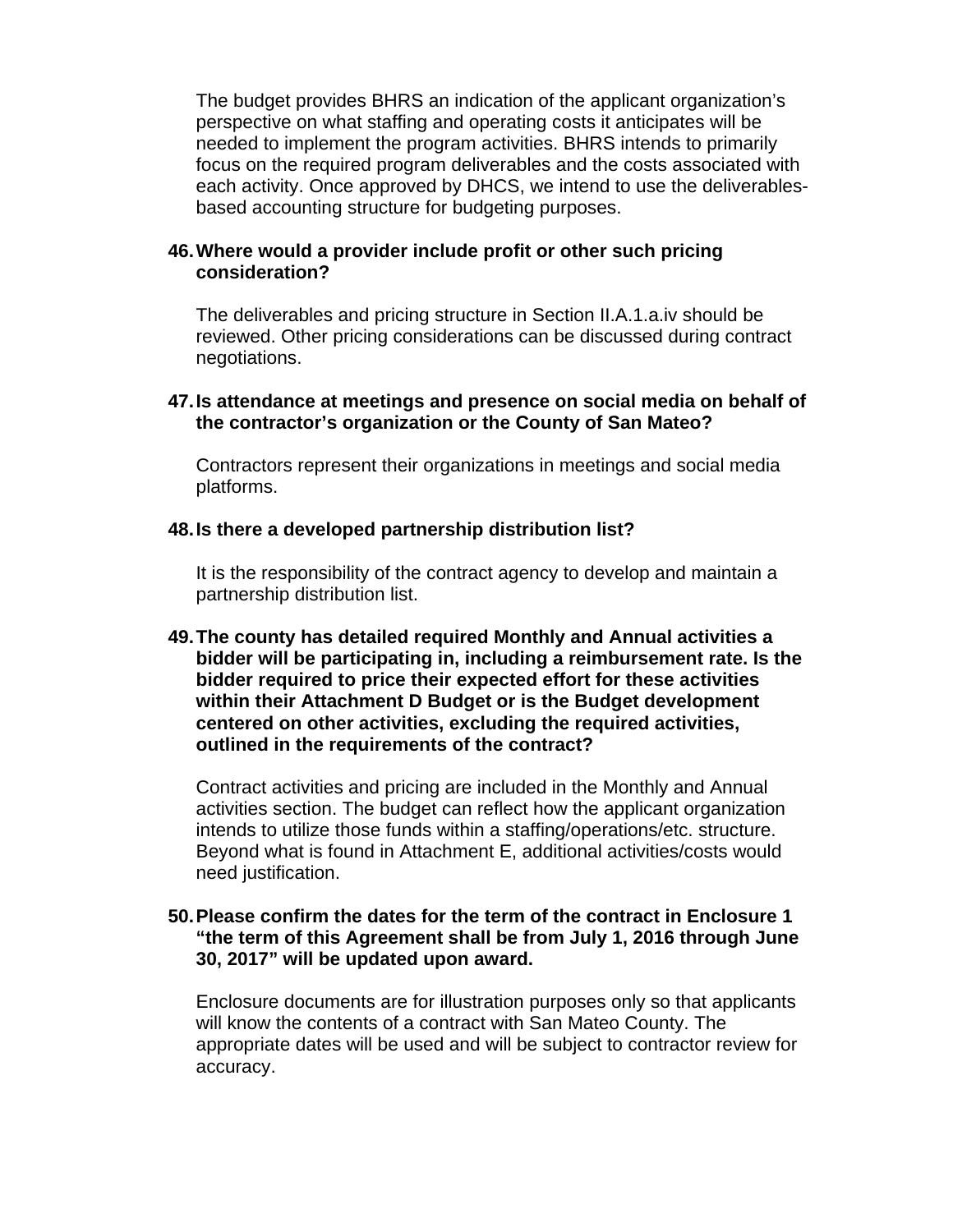#### **51. Please define NRT programs in the requirement "Contractor shall maintain all pertinent certifications and licensure for the operation of NRT programs. (AOD only)**

NRT is Narcotic Replacement Therapy and would not apply to this RFP. The agreement shown is a template of possible language.

## **52. Item B refers to CaLOMS and Drug Medi**‐**Cal billing requirements, but the RFP does not appear to include the provision of direct SUD services, please clarify.**

This RFP is only for AOD prevention services. References to CalOMS or Drug Medi-Cal billing are treatment related and will not be part of a prevention contract.

#### **53. Is the expectation that the contractor will provide services and translation in Spanish, Tagalog and Chinese, in addition to English?**

BHRS expects AOD prevention services and education to be available and appropriate to the community being served. The areas being served through this RFP have a significant number of members who speak languages other than English. The ideal applicant will have demonstrated strategies to meet the language and cultural needs of the communities to be served.

#### **54. RFP states, "… tentatively to begin September 1, 2017 and end June 30, 2020; with an option to renew for two (2) additional year pending…". Is this stating that there are a potential of 4 year and 9 months total period of performance for this contract?**

Yes. Please note that continuation of a contract is contingent upon many factors including availability of funding to the County and contract performance.

#### **55. Pg 5, Section II – Scope of Work, A. Description, a. Year One SAPT Outcomes, i: In developing a scope of work that includes measurable objectives, will this mean that an evaluation needs to be created? Will there be support on the development and analysis of an evaluation?**

For Fiscal Year 2017-18, we will simply be looking at completion of deliverables. Moving forward beyond the next year, yes, we intend to provide support for evaluation activities. Evaluation is also part of the Training Academy for next year.

**56. Pg. 6, iv Required Annual Activities chart, A2: Regarding A2, Conducting a 2 hour training for countywide AOD prevention partnerships, would the funded agency develop their own training materials to facilitate?**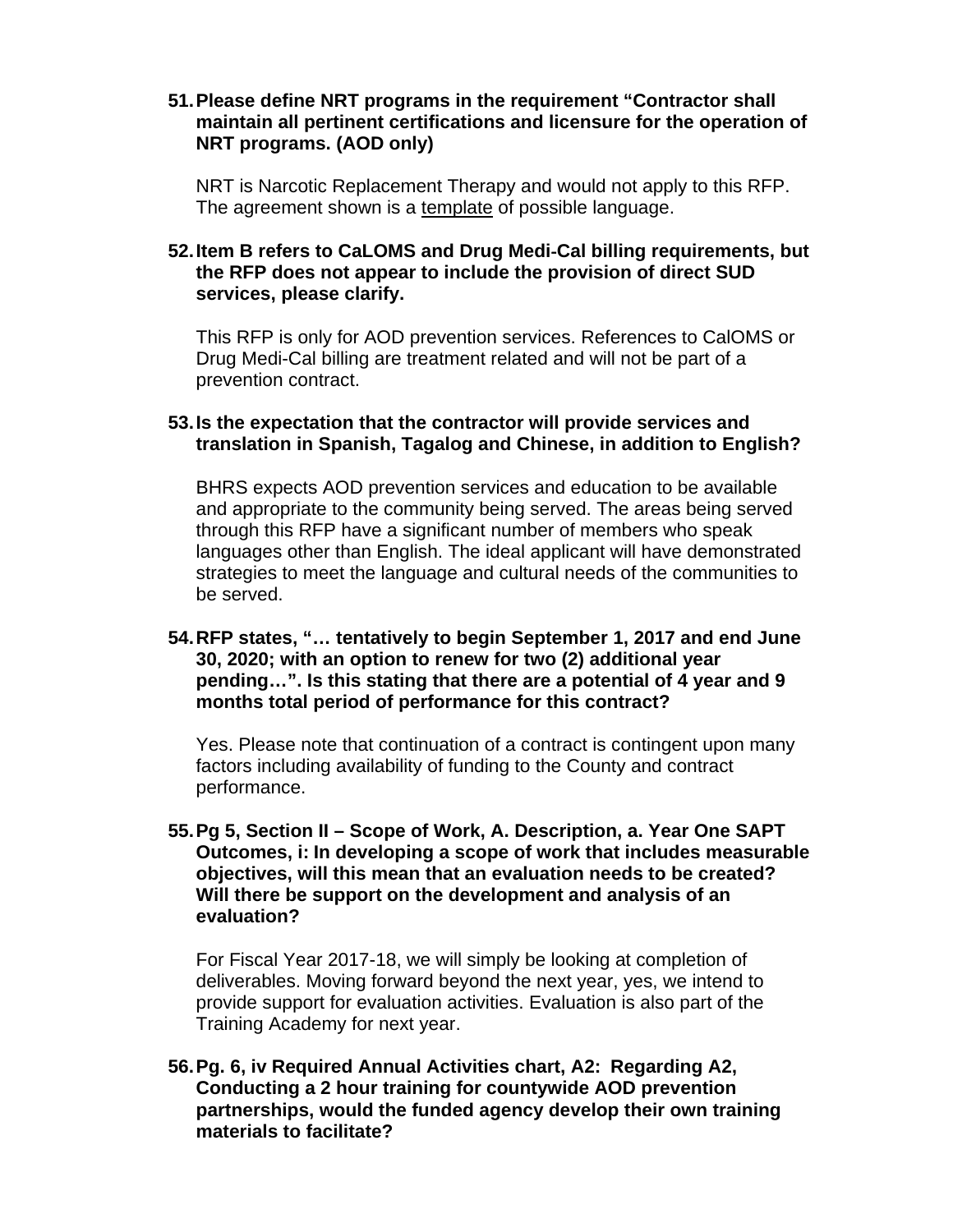Yes. We expect the funded agency to conduct a training on a topic that they have expert knowledge in. The specific topic will be discussed with you contract monitor to ensure we don't have too many duplicative training topics.

#### **57. Do all three priority areas need to be addressed in the proposal?**

The proposal only needs to respond to the required deliverables provided in the RFP.

#### **58. Is there a specific target population that is desired? Do both youth and adults have to be served, or can programming be focused on one?**

We expect funded agencies to serve the Community Service Area. Some topics may have a youth focus (tobacco, alcohol, marijuana), so we would expect strategies that would address youth needs. However, in order to be effective, the broader community also needs to understand the importance of the topic and why they should be concerned and get involved.

#### **59. Are both Community Service Areas to be served, or can programming be focused on one?**

The RFP is for two separate CSAs. An applicant can propose to serve or the other or both CSAs.

#### **60. Is the funding award the same for all three years, if satisfactory completion of outcomes and deliverables are met, or could funding be increased for years two and three?**

Specific contract amounts will be negotiated with contract agencies. On average, we expect contract amounts to be around \$150,000 per year.

#### **61. Is there a minimum amount for the matching funds or is the whole award amount expected to be matched?**

The agreement included is a template of possible contract language. In this case, the federal funding included does not require a match on the part of the selected provider.

#### **62. Is the narrative to be single or double spaced? Any requirement on font type and size?**

12 point font, Times New Roman font, 1" margins, and 1.15 line spacing.

#### **63. We already have a plan to build capacity, can we use it?**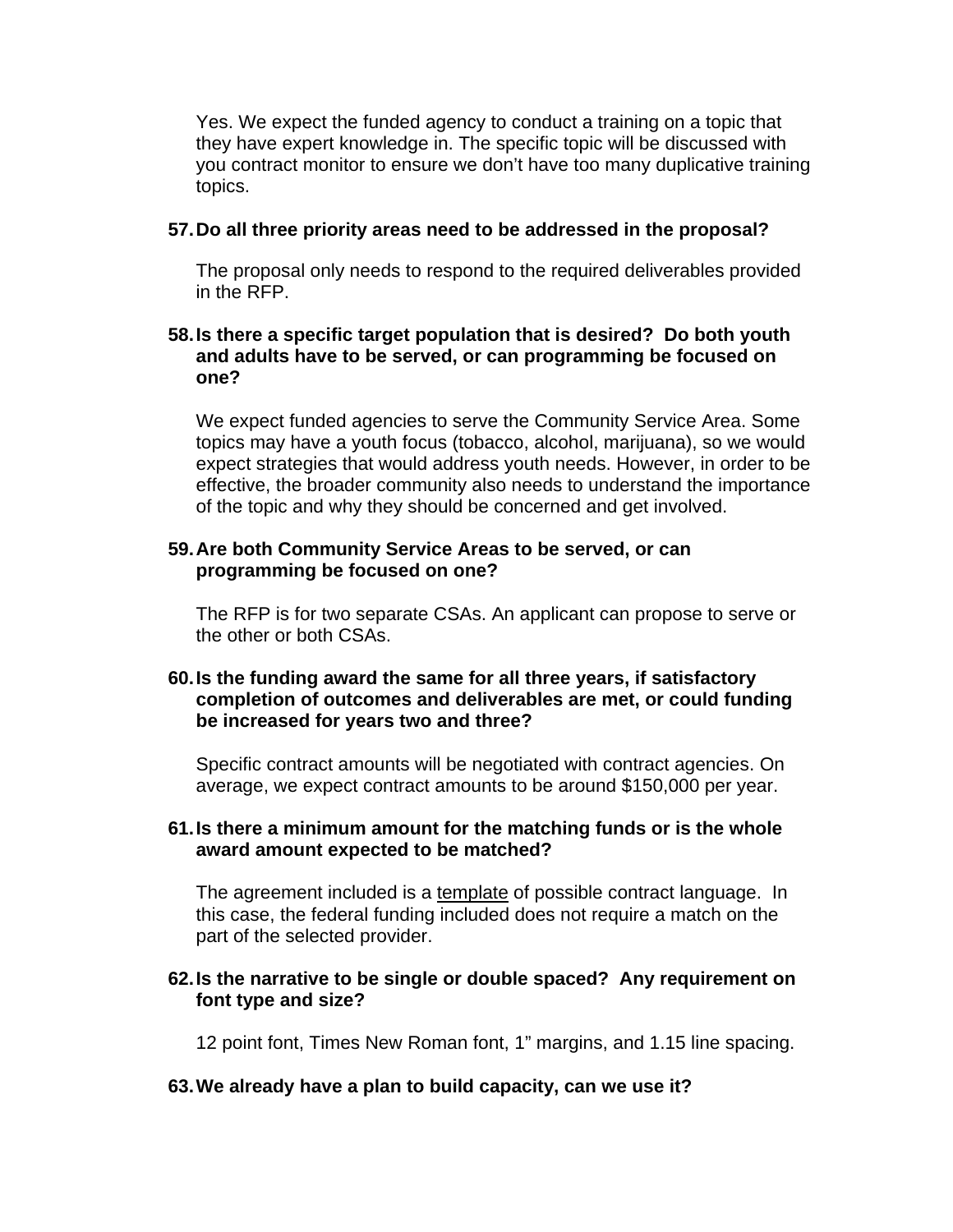Not clear on this reference. If it is related to the Cultural Competency plan, this is a document required by BHRS and must be written to meet stated standards. If an existing plan can be amended to meet this requirement, that would be appropriate. If this question relates to not having to attend training and/or replace with organizational training, then no, it cannot be replaced.

## **64. Can the Cultural Competency Plan deadline be extended?**

See question 9

#### **65. Do we need to articulate what the Cultural Competency Plan will look like or just state that we will comply and have a plan?**

No. Requirements for the Cultural Competency Plan will provided at the execution of the funding agreement. The proposal should indicate agreement to comply with the requirements. Enclosure 2, page 10 of the RFP announcement provides some background.

#### **66. We have a lot of volunteers, do you want those persons listed?**

Only those responsible for the conducting work on behalf of this RFP should be included in the proposal.

## **67. Do you want reports of violation regarding the organization or fiscal, or both?**

Both

#### **68. Do we need to put the title of the person attending training?**

It would be beneficial to provide to gauge the audience for training.

#### **69. Will building a coalition be a part of our tasks?**

Yes.

#### **70. Do we need to have a youth and an adult coalition?**

Yes. It is possible that the youth coalition is a subgroup of the larger adult coalition, and thus not independent groups, but monthly meetings with both are required. Reimbursement for coalitions is separate. Failure to conduct meetings for either one will result in reduced payment.

#### **71. Because we have two boards, would we need to discuss which board we will use?**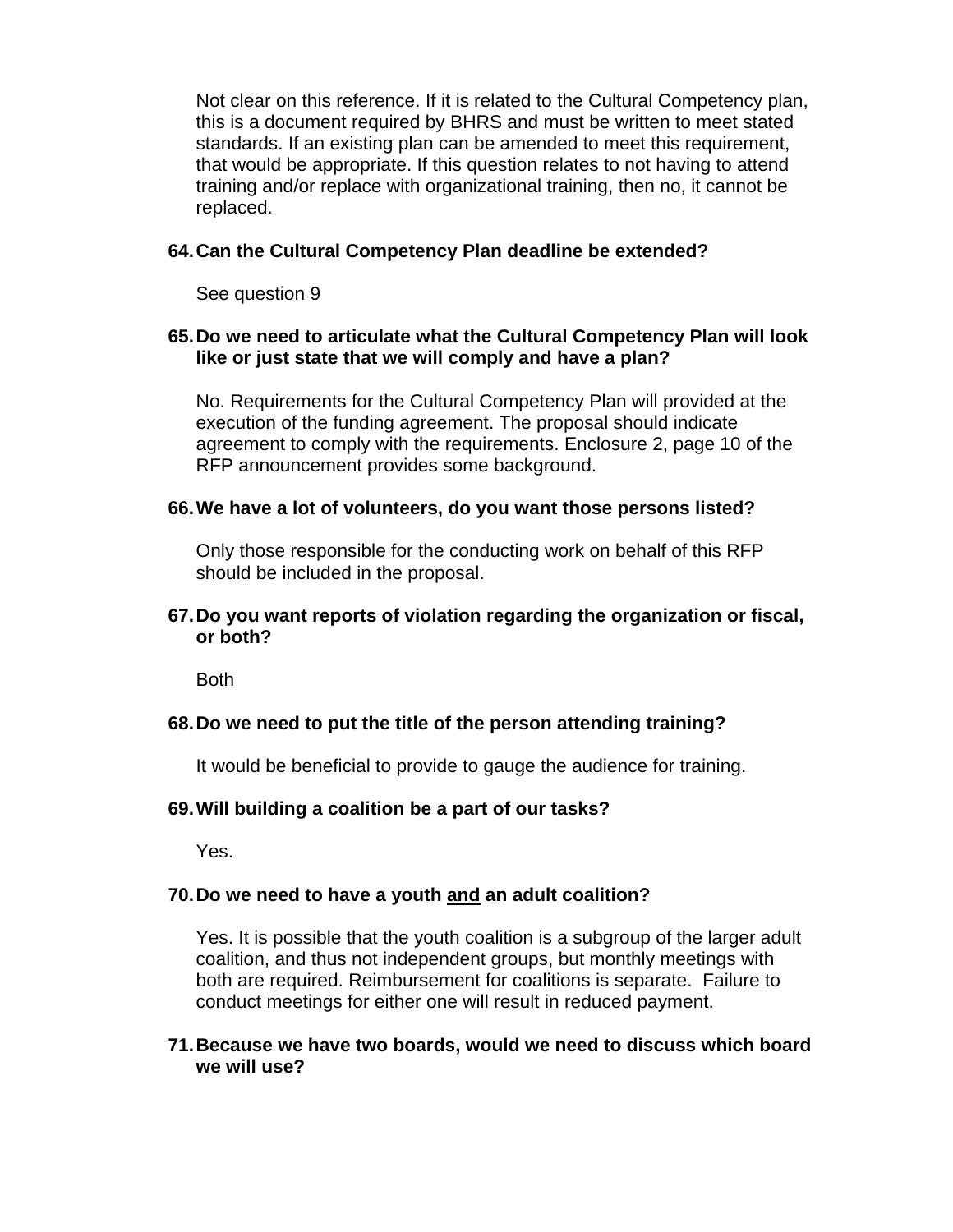As part of the negotiation and monthly conversations with the funded agency's contract monitor, it will be determined if it makes sense to have discussions with both boards to address industry sponsorship.

#### **72. Are the trainings within the Training Academy the only trainings we can utilize?**

For the most part, yes. There may be a limited number of occasions when other training will be allowed. Such trainings require approval of the funded agency's contract monitor.

#### **73. Are we developing a policy about taking industry funds? Is that part of our proposal and do we need to make a statement about that?**

A policy is not required to be included in your proposal. Examples of policies will be provided as part of the training series. Proposals should indicate willingness to meet the list of required deliverables.

#### **74. Is there a document that states what kinds of expenditures are allowable?**

No. This is a deliverables based funding opportunity. Only activities listed in the RFP will be eligible for reimbursement, thus no list of expenditures is required.

#### **75. Should we put something into the budget for operating expenses? What would that look like?**

Yes. The funds for this RFP come from the state of California and currently required this information. Budgets provided in response to this RFP will not override the tables provided that detail payment amounts based on deliverables. Operating expenses may include: rent, janitorial services, technology, etc.

#### **76. Will there be an invoice template?**

Yes

#### **77. Will we have to keep sign-in sheets to trainings, etc. as proof of attendance?**

The funded agency will be responsible for providing appropriate documentation to verify completion of required activities and attach documentation to monthly invoices. Documentation may include sign-in sheets, completion certificates, photos, screenshots, etc. as appropriate.

#### **78. When you say Northwest and Northeast CSAs, what areas are included?**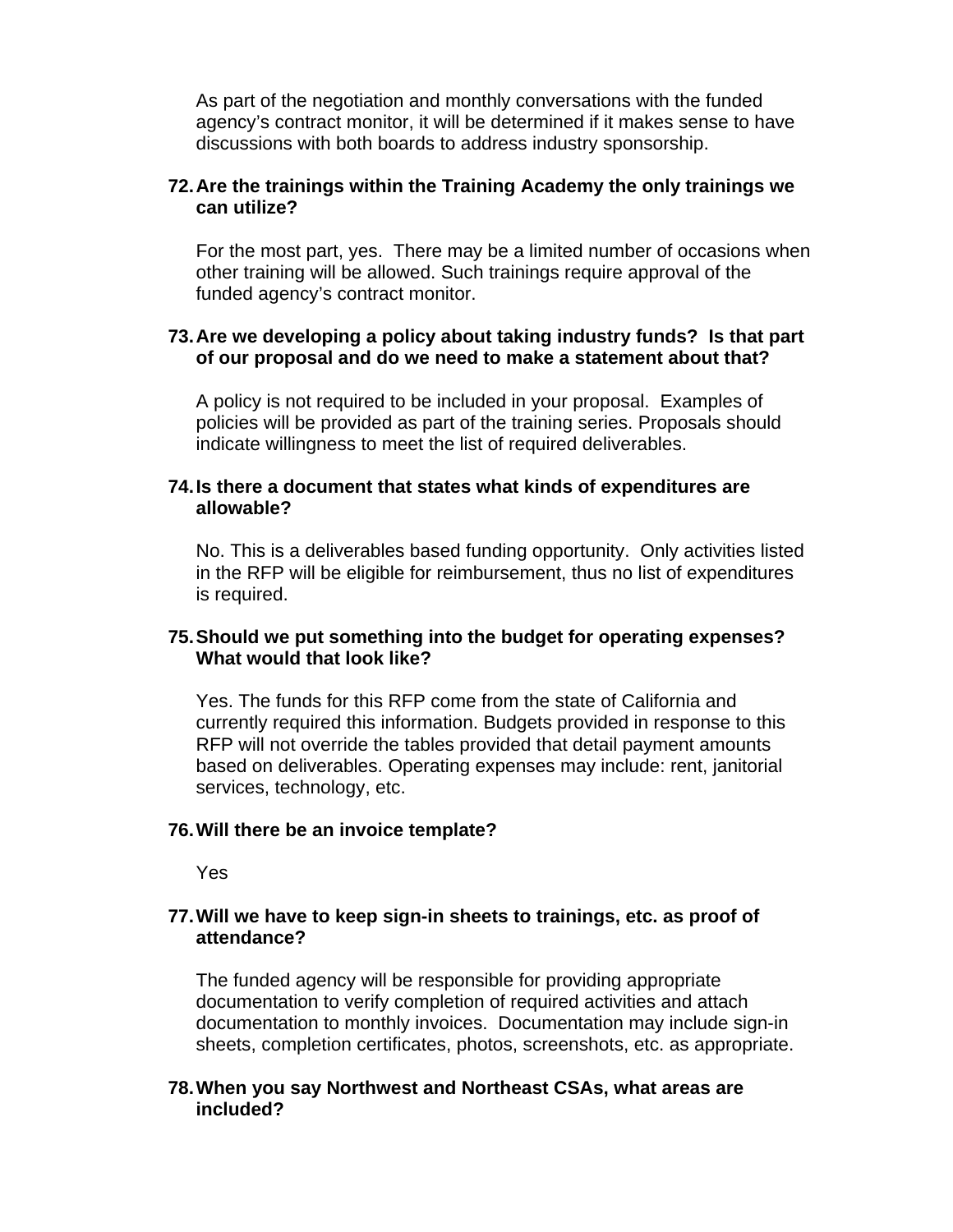Northwest: Daly City, Pacifica, Colma Northeast: Brisbane, South San Francisco, San Bruno, Millbrae

#### **79. On the budget there's a range, why is that?**

There are a few instances that can determine this range. One case: the organization can send as few as two and as many as five individuals to training. Payment is based on the number of attendees. Organizations have the discretion in determining what is appropriate for their group.

#### **80. What kind of detail would you like for the hallmark activity?**

Details related to the hallmark activity are not required to be listed in the response to this RFP. The discussion about what would be appropriate for a hallmark activity will occur with the funded agency and the contract monitor over the course of the funding year. In the event that an organization has initial ideas that they would like to do for the hallmark activity, this information can be included in the response, but is not required.

#### **81. Can we have our own evaluator?**

While this is not expressly prohibited, this RFP will result in a deliverables based contract where the only items that are billable are those listed in the RFP. No evaluation activities can be invoiced for.

#### **82. Do we have to identify who we are going to give presentations to?**

Per activity A2 in the RFP, the 2-hour training will be provided to an existing group of prevention partnerships. For activity M9, the funded agency is responsible for advertising and recruiting participants for the community presentations.

#### **83. Do we have to sign all of the attachments in the RFP?**

No. Those attachments were only for your reference and review to see if you had any objections to the templated contract language.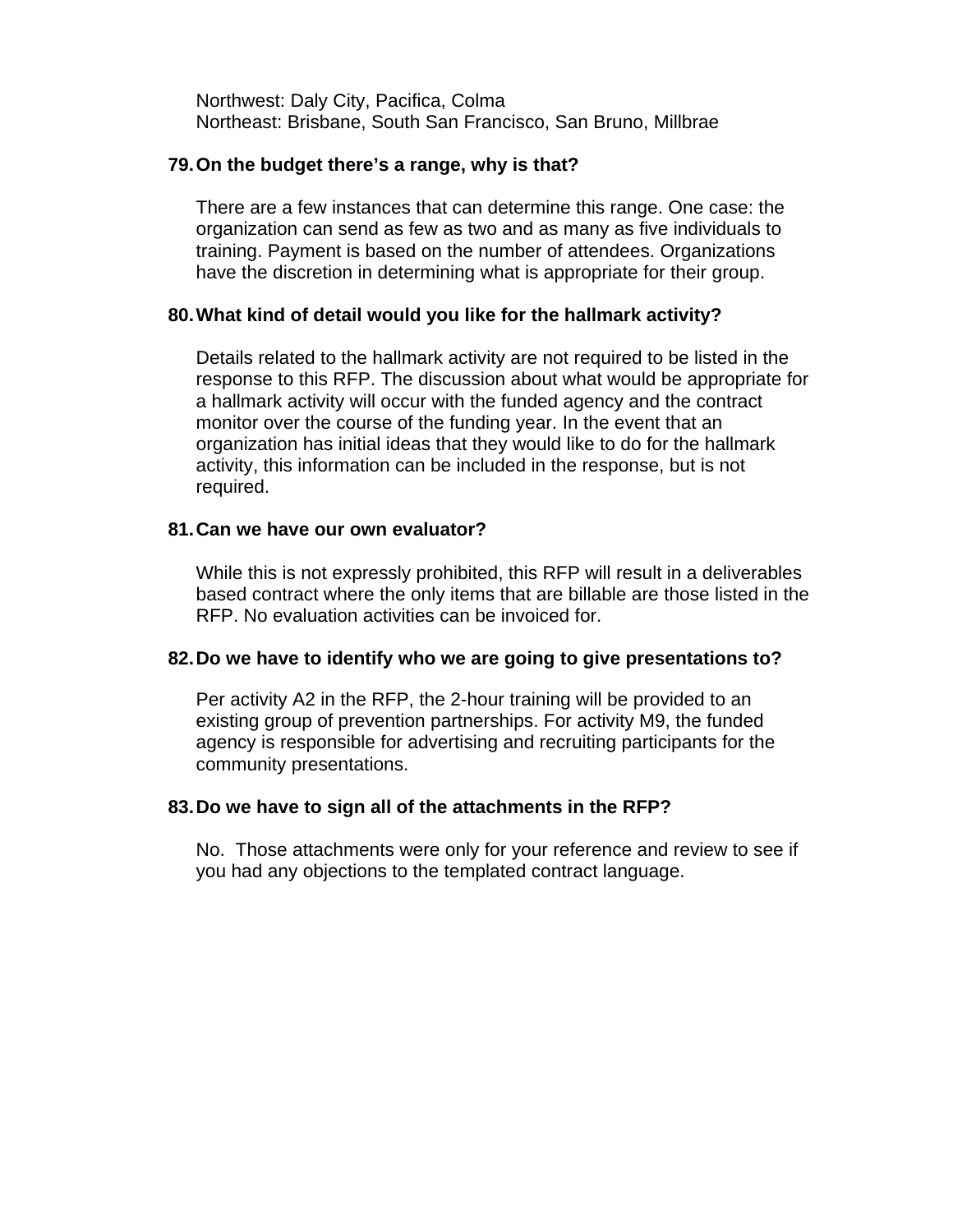# **ENCLOSURE 1: Proposal Checklist**

## **(From) SECTION V – PROPOSAL SUBMISSION REQUIREMENTS**

The proposal should be typewritten or prepared on a computer and have consecutively numbered pages and include the following information. The whole proposal should not exceed 8 pages not including attachments, exhibits or charts. Please use Times New Roman 12 point font, 1" margins, and 1.5 line spacing.

|                  | GOMI ONEN I UNDEN                                                                                                                                                                                                                                                                                                                                                                                                                                                                                                                                                                           |
|------------------|---------------------------------------------------------------------------------------------------------------------------------------------------------------------------------------------------------------------------------------------------------------------------------------------------------------------------------------------------------------------------------------------------------------------------------------------------------------------------------------------------------------------------------------------------------------------------------------------|
| <b>ORDER</b>     | <b>TITLE</b>                                                                                                                                                                                                                                                                                                                                                                                                                                                                                                                                                                                |
| $\mathbf{1}$     | <b>Application Cover Sheet</b>                                                                                                                                                                                                                                                                                                                                                                                                                                                                                                                                                              |
|                  | Complete the Application Cover Sheet in its entirety                                                                                                                                                                                                                                                                                                                                                                                                                                                                                                                                        |
| $\mathbf{2}$     | <b>Company Information</b>                                                                                                                                                                                                                                                                                                                                                                                                                                                                                                                                                                  |
|                  | Address, voice and facsimile numbers, and e-mail address of the contact person<br>or persons (if not already included in Application Cover Sheet). List the name and<br>title of each person authorized to represent the proposer in negotiations. Unless<br>the proposer is an individual, all proposals must be signed with a<br>firm/company/partnership/entity name and by a responsible officer or<br>employee indicating that officer or employee's authorization to commit the<br>proposer to the terms of the contract. Obligations assumed by such signature<br>must be fulfilled. |
|                  | Insert statement of intent to meet the required monthly and annual deliverables<br>as stipulated in Section II - Scope of Work, Subsection A.1.a.iv, pages 6&7 of RFP<br>Number FY 2016-008.                                                                                                                                                                                                                                                                                                                                                                                                |
| 3                | <b>Experience and Statement of Qualifications</b>                                                                                                                                                                                                                                                                                                                                                                                                                                                                                                                                           |
|                  | Describe your organization's history in serving San Mateo County, especially in<br>providing alcohol, marijuana, tobacco, and other drug prevention programs<br>and/or evaluation services? How long have you been involved in providing these<br>programs/services?                                                                                                                                                                                                                                                                                                                        |
| $\boldsymbol{4}$ | <b>Contract Compliance</b>                                                                                                                                                                                                                                                                                                                                                                                                                                                                                                                                                                  |
|                  | What is your track record with contract compliance, including accounting,<br>recordkeeping requirements, and implementing new projects?                                                                                                                                                                                                                                                                                                                                                                                                                                                     |
| 5                | <b>Claims or Violations</b>                                                                                                                                                                                                                                                                                                                                                                                                                                                                                                                                                                 |
|                  | Has a claim of violation been made against you or your organization. How did<br>you address the claims or violations?                                                                                                                                                                                                                                                                                                                                                                                                                                                                       |
| 6                | <b>HIPAA Violation</b>                                                                                                                                                                                                                                                                                                                                                                                                                                                                                                                                                                      |
|                  | List any current licensure, HIPAA, non-discrimination claims against you/your<br>organization and those having occurred in the past five years, especially any<br>resulting in claims or legal judgments against you.                                                                                                                                                                                                                                                                                                                                                                       |
| $\overline{7}$   | <b>References</b>                                                                                                                                                                                                                                                                                                                                                                                                                                                                                                                                                                           |
|                  | List at least three business references for which you have recently provided<br>similar services. Include contact names, titles, phone numbers and e-mail<br>addresses for all references provided. References should be diverse (for<br>example from peers, community agencies, County agencies, other counties,                                                                                                                                                                                                                                                                           |

## **COMPONENT ORDER**